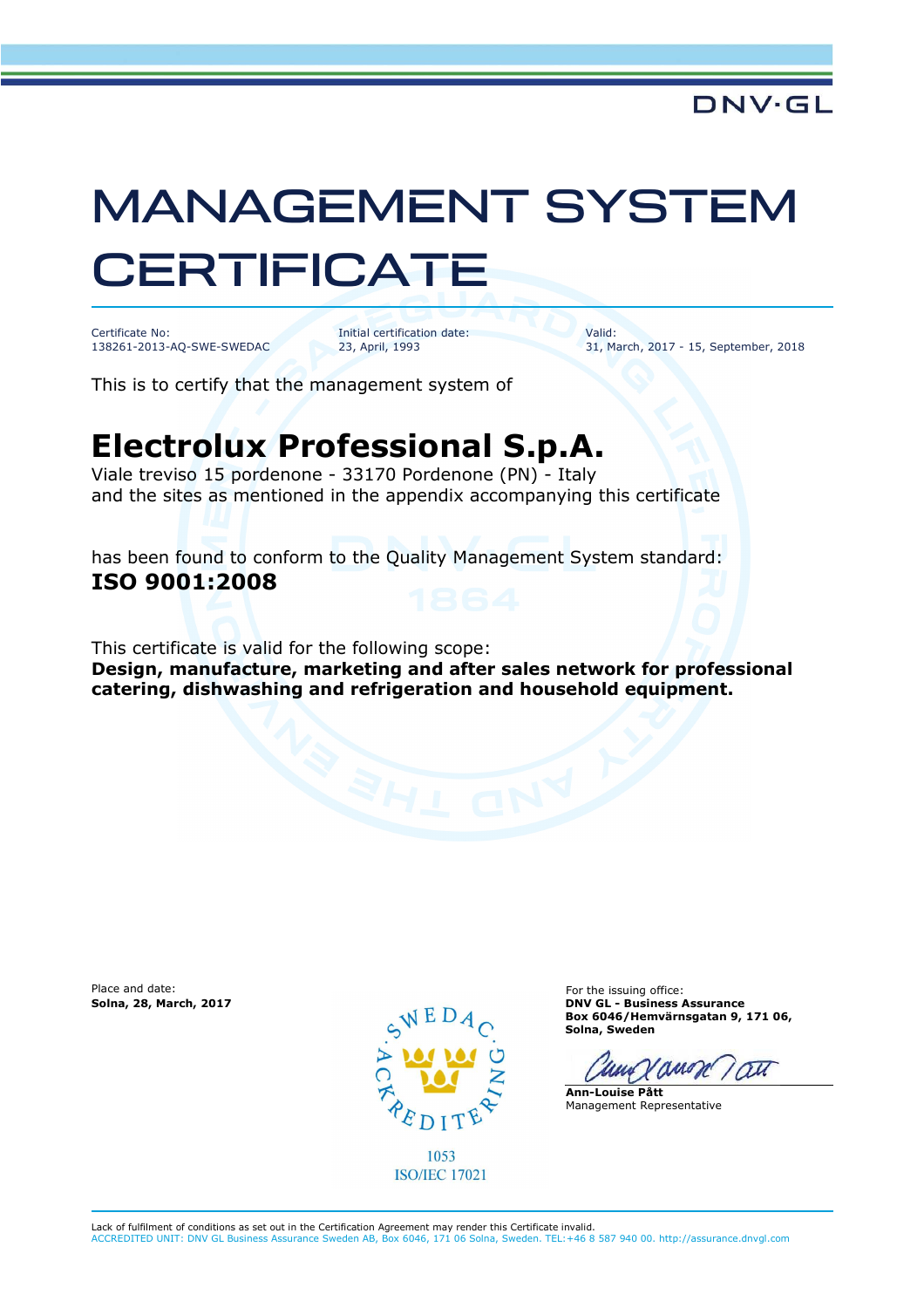## **Appendix to Certificate**

## **Electrolux Professional S.p.A.**

Locations included in the certification are as follows:

| <b>AFTER SALES PARTNER</b>              | <b>OPERATING OFFICE</b>                                                 | <b>REGION</b>         |
|-----------------------------------------|-------------------------------------------------------------------------|-----------------------|
| <b>FARCO GRANDI IMPIANTI SRL</b>        | Marina di Citta' Sant'Angelo (PE),<br>Via del Porto Romano, 8           | <b>ABRUZZO</b>        |
| <b>DIMEV SNC</b>                        | Marina di Citta' Sant'Angelo (PE),<br>Viale Matrino 62/68               | <b>ABRUZZO</b>        |
| A. DIBATTISTA IMPIANTI SRL              | Potenza, Viale del Basento, 118                                         | <b>BASILICATA</b>     |
| <b>CTP-SAT SRL</b>                      | Montalto Uffugo (CS) - Via G. Verdi, CALABRIA<br>116 - Fraz. Taverna    |                       |
| <b>TECNICAL SERVICE SAS</b>             | Rende (CS), Via Giacomo Bove, Z.I. CALABRIA<br>C.da Lecco               |                       |
| <b>ARREDA IMPIANTI SRL</b>              | Lamezia Terme (CZ), Via Formiti,<br>45                                  | <b>CALABRIA</b>       |
| SILVESTRI FILIPPO MINO - RECIM          | Cotronei (KR), Piazza Plebiscito, 3                                     | <b>CALABRIA</b>       |
| <b>CATERING EQUIPMENT SRL</b>           | Casagiove (CE), Via Nazionale<br>Appia, 243                             | <b>CAMPANIA</b>       |
| <b>CAT SNC</b>                          | Napoli, Via Sartania, 52                                                | <b>CAMPANIA</b>       |
| <b>SAT SRL</b>                          | Napoli, Via Luigi Volpicella, 205                                       | <b>CAMPANIA</b>       |
| VANACORE PASQUALE -<br><b>TECNHOTEL</b> | Piano di Sorrento (NA), III Traversa CAMPANIA<br>Via Bagnulo, 1         |                       |
| <b>GENERAL IMPIANTI SAS</b>             | Salerno, Via S. Leonardo, 161                                           | <b>CAMPANIA</b>       |
| <b>RE DI RICCI ERMES SRL</b>            | Anzola dell'Emilia (BO), Via Caduti EMILIA ROMAGNA<br>di Sabbiuno, 6/c  |                       |
| ADRIATICA ASSISTENZA SRL                | Cesena (FC), Via Delle Susine, 20                                       | <b>EMILIA ROMAGNA</b> |
| ROMAGNA GRANDI IMPIANTI SRL             | Cesenatico (FC), Via Roverella, 6 - EMILIA ROMAGNA<br>Fraz. Villamarina |                       |
| <b>SATE SRL</b>                         | Ferrara, Via R.Leoncavallo, 16/a                                        | EMILIA ROMAGNA        |
| <b>EMMEGI SNC</b>                       | Bastiglia (MO), Via del Lavoro, 9                                       | EMILIA ROMAGNA        |
| <b>NUOVA SATIM SNC</b>                  | Reggio Emilia, Via Morse, 3/1                                           | <b>EMILIA ROMAGNA</b> |

Lack of fulfilment of conditions as set out in the Certification Agreement may render this Certificate invalid.

ACCREDITED UNIT: DNV GL Business Assurance Sweden AB, Box 6046, 171 06 Solna, Sweden. TEL:+46 8 587 940 00. http://assurance.dnvgl.com Page 2 of 5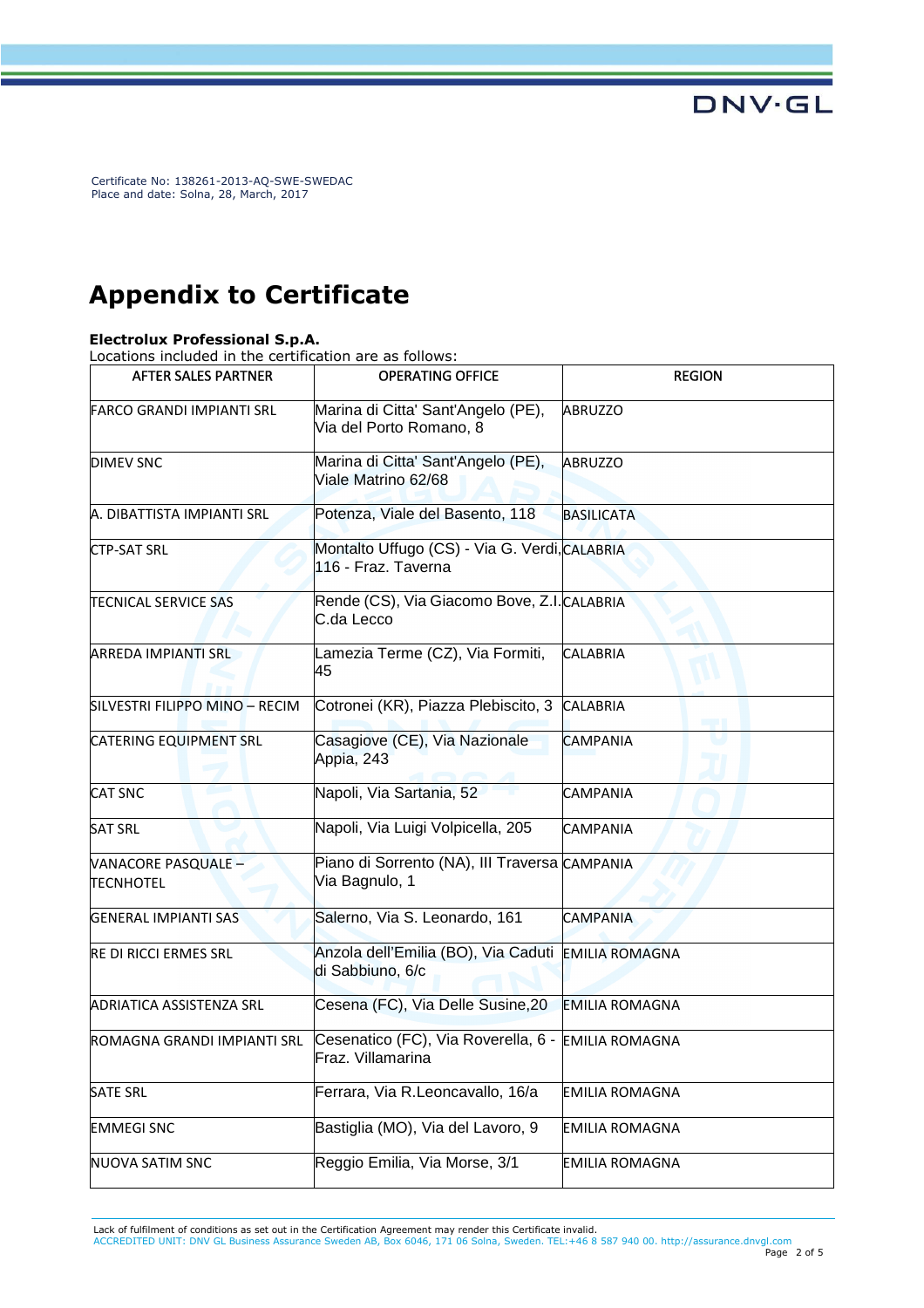| AREA GRANDI IMPIANTI SNC                               | Rimini, Via Tosca, 65                                           | <b>EMILIA ROMAGNA</b>        |
|--------------------------------------------------------|-----------------------------------------------------------------|------------------------------|
| <b>ELECTRO PROJECT SNC</b>                             | Bellaria Igea Marina (RN), Via<br>Rossini, 2/E                  | <b>EMILIA ROMAGNA</b>        |
| <b>ATIS SRL</b>                                        | Valvasone (PN), Via Pontebbana,<br>19                           | <b>FRIULI VENEZIA GIULIA</b> |
| <b>CANTON PROFESSIONAL SRL</b>                         | Pordenone, Interporto Centro<br>Ingrosso A1/03                  | FRIULI VENEZIA GIULIA        |
| DANIELIS MARINO - SARA                                 | Trieste, Via Pirano, 6/1 a                                      | <b>FRIULI VENEZIA GIULIA</b> |
| <b>GEATTI SRL</b>                                      | Pozzuolo del Friuli (UD), S.S. 353<br>Km. 6 - Fraz. Terenzano   | <b>FRIULI VENEZIA GIULIA</b> |
|                                                        | ASSISTENZA GRANDI IMPIANTI SRL Roma, Via della Magliana, 525/C  | LAZIO                        |
| <b>BASILI IMPIANTI SNC</b>                             | Roma, Via del Fosso di Bravetta,<br>35/37                       | LAZIO                        |
| SIAT 2000 SNC                                          | Ciampino (RM), Via Parigi, 7                                    | LAZIO                        |
| SIME 2010 SRL                                          | Roma, Via Felice Casorati, 35/37                                | LAZIO                        |
| <b>GROSSIPROGET SRL</b>                                | Frosinone, Via Armando Fabi, 98                                 | LAZIO                        |
|                                                        | AMERI FABIO - AMERI & IMPIANTI Genova, Via Alfredo Carzino, 16R | <b>LIGURIA</b>               |
| <b>ITEL GRANDI CUCINE SRL</b>                          | La Spezia, Via degli Stagnoni, 21                               | LIGURIA                      |
| <b>AEV RISTOSERVICE SRL</b>                            | Azzano San Paolo (BG), Via<br>Toscana, 18                       | LOMBARDIA                    |
| <b>BALDAZZIMPIANTI SRL</b>                             | Brescia, Via Filippo Turati, 36                                 | <b>LOMBARDIA</b>             |
| ANELLO GIUSEPPE - A.T.GI.                              | Merone (CO), Via Nuova Valassina, LOMBARDIA                     |                              |
| JASTEC IMPIANTI SAS                                    | Como, Via Don Pepppino<br>Brusadelli, 94                        | LOMBARDIA                    |
| <b>ALPI SRL</b>                                        | Cormano (MI), Via Cadorna, 35/37                                | LOMBARDIA                    |
| <b>BERIA SERVICE SNC</b>                               | Pavia, Viale Partigiani, 139                                    | LOMBARDIA                    |
| VANOTTI ENRICO – VALTSERVICE<br><b>GRANDI IMPIANTI</b> | Postalesio (SO), Via Al Porto, 14                               | LOMBARDIA                    |
| MANZONI GROUP SRL                                      | Falconara Marittima (AN), Via del<br>Consorzio, 42              | <b>MARCHE</b>                |

Lack of fulfilment of conditions as set out in the Certification Agreement may render this Certificate invalid.<br>ACCREDITED UNIT: DNV GL Business Assurance Sweden AB, Box 6046, 171 06 Solna, Sweden. TEL:+46 8 587 940 00. ht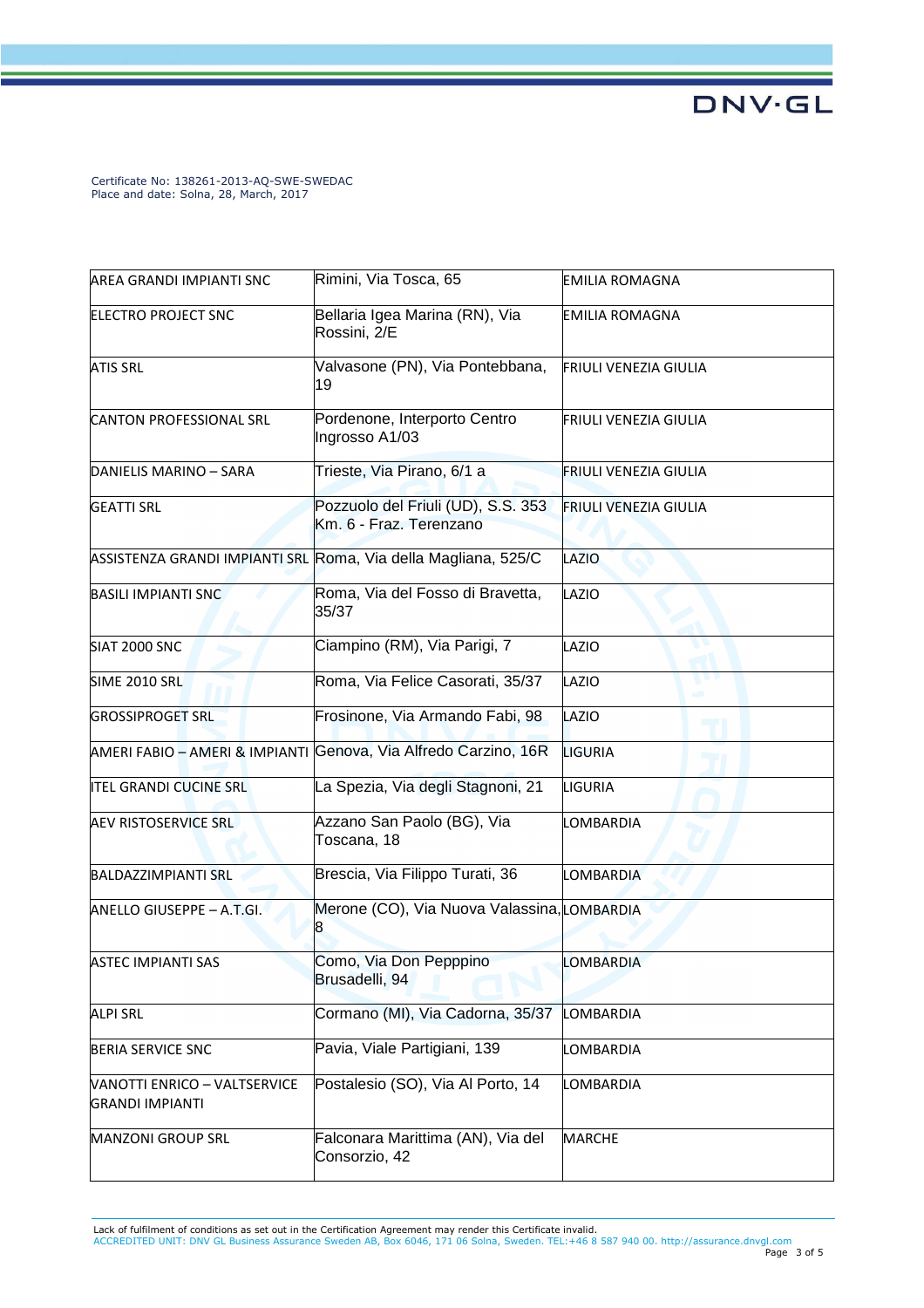| <b>ASTEC DEI FRATELLI VERCELLONE</b> | Borgo San Dalmazzo (CN), Via XI                                      | <b>PIEMONTE</b> |
|--------------------------------------|----------------------------------------------------------------------|-----------------|
| &C SRL                               | Settembre, 13                                                        |                 |
|                                      |                                                                      |                 |
| PIERO MOLLO & C SAS                  | Guarene (CN), C.so Asti n. 2/H                                       | <b>PIEMONTE</b> |
| <b>CRIMA SRL</b>                     | San Pietro Mosezzo (NO), Via                                         | <b>PIEMONTE</b> |
|                                      | Biandrate, 41                                                        |                 |
|                                      | Caselle Torinese (TO), Via                                           | <b>PIEMONTE</b> |
| <b>ASSOTEC SRL</b>                   | Aeroporto, 2/f                                                       |                 |
| <b>SERTEC SNC</b>                    | Caselle Torinese (TO), Via                                           | <b>PIEMONTE</b> |
|                                      | Aeroporto, 2/c                                                       |                 |
| SCANZANO GRANDI CUCINE SRL           | Sannicandro Garganico (FG), Via                                      | <b>PUGLIA</b>   |
|                                      | Torre Mileto, 75                                                     |                 |
| <b>AGIMA SAS</b>                     | Lecce, Via Lequile, 32                                               | <b>PUGLIA</b>   |
|                                      |                                                                      |                 |
| CHIURLIA MARTINO                     | Montemesola (TA), Via Regina<br>Margherita, 48                       | <b>PUGLIA</b>   |
| <b>ALCOBAR SRL</b>                   | Sassari, Z. I. Predda Niedda Nord                                    | <b>SARDEGNA</b> |
|                                      | Str.2                                                                |                 |
|                                      | LIVECCHI GRAZIA - ELETTRO CENTRO Caltanissetta, Via Delle Calcare, 9 | <b>SICILIA</b>  |
| <b>SICILIA</b>                       |                                                                      |                 |
| <b>CIR SRL</b>                       | Misterbianco (CT), Via Milicia 1                                     | <b>SICILIA</b>  |
| <b>TECNOSERVICE SNC</b>              | Ragusa, Contrada Mugno (Zona<br>Artigianale)                         | <b>SICILIA</b>  |
| <b>BLUE TEAM SERVICE SRL</b>         | Siracusa, Via Giuseppe Lombardo                                      | <b>SICILIA</b>  |
|                                      | Radice, 21 - Fraz. Belvedere                                         |                 |
| <b>ASTEC SNC</b>                     | Campi Bisenzio (FI), Via B. Buozzi, TOSCANA                          |                 |
|                                      | 253 int. 6                                                           |                 |
|                                      |                                                                      |                 |
| <b>BFF SRL</b>                       | Firenze, Via della Fonderia, 9/R                                     | <b>TOSCANA</b>  |
| <b>SIMA SRL</b>                      | Firenze, Via Pisana, 745/a                                           | TOSCANA         |
| <b>BERGAMINI VALENTE</b>             | Lido di Camaiore (LU), Via Puccini, TOSCANA                          |                 |
|                                      | 14                                                                   |                 |
| PROFESSIONAL SERVICE SRL             | Pisa, Via Umberto Forti, 24/9 - Polo TOSCANA                         |                 |
|                                      | Montacchiello                                                        |                 |
| NENCIONI MIRKO - CAGI                | Monteroni D'Arbia (SI), Via Liguria                                  | <b>TOSCANA</b>  |
|                                      | 30                                                                   |                 |
|                                      |                                                                      |                 |

Lack of fulfilment of conditions as set out in the Certification Agreement may render this Certificate invalid.<br>ACCREDITED UNIT: DNV GL Business Assurance Sweden AB, Box 6046, 171 06 Solna, Sweden. TEL:+46 8 587 940 00. ht